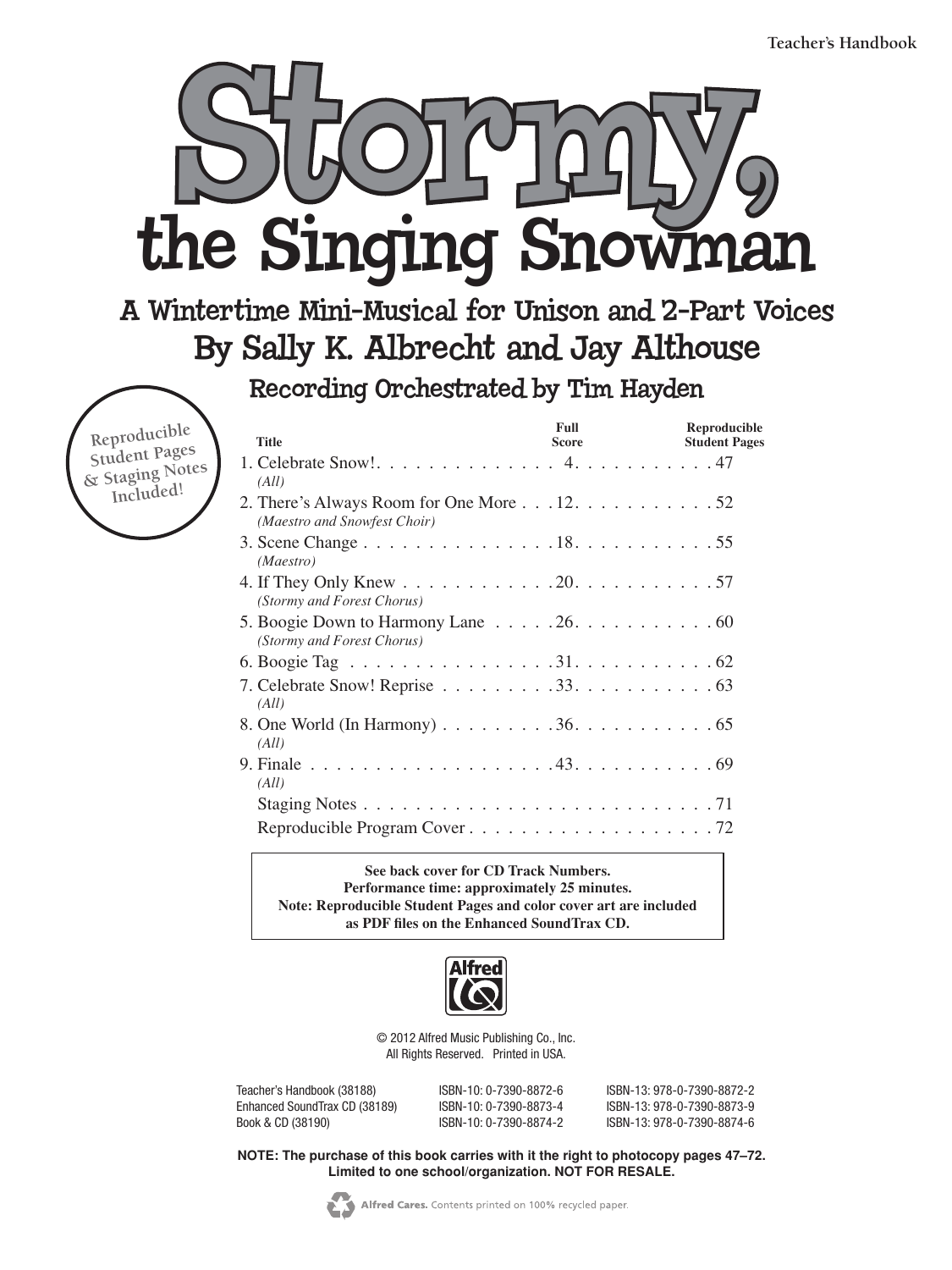# Foreword

During those cold, dark winter months, think of the fun you'll have putting together a special musical event with your students! This story line is strictly about winter. You can certainly perform *Stormy* for the December holidays, but it would be just as appropriate in January or February. The show is all about making music together and the joy it brings.

# Cast of Characters and Costumes

| <b>Maestro:</b>        | Male or female Choir Director, professionally dressed.                                                                            |
|------------------------|-----------------------------------------------------------------------------------------------------------------------------------|
| <b>Snowfest Choir:</b> | Any number of singers. 1–10 have spoken lines. Numbers 2 and 3<br>should be female. Bright-colored winter clothing.               |
| <b>Forest Chorus:</b>  | Any number of forest flora and fauna, dressed<br>accordingly. The following 10 characters have<br>special singing/speaking lines: |
| Stormy:                | Male or female lead. Snowman costume.<br>Everyone's friend. Strong role-model.                                                    |
|                        | Fern and Frank: Female and male fir trees, strong, cute couple.                                                                   |
|                        | Holly and Barry: Female and male holly trees, jolly, jokester couple.                                                             |
| Squeaky:               | Female squirrel. High-pitched voice, fast talker.                                                                                 |
| Candy:                 | Male or female cardinal. Logical, organizer, business-like.                                                                       |
| <b>Randy:</b>          | Male or female raccoon. Down home, country-style.                                                                                 |
| Ricki:                 | Male or female rabbit. Busy, knows what's up, reporter-type, efficient.                                                           |
| Dee Dee:               | Female deer, worried and nervous most of the time.                                                                                |

# Setting

There are two staging areas needed:

- 1. Snowfest Choir rehearsal area: set up with chairs, music stand, etc.
- 2. Forest scene: room for animals and greenery, with a clearing for characters to chat, and piles of snow.

The two sets may be located side by side, on stage/in an orchestra pit, on stage/in front of the curtain, or you may wish to change scenery as needed.

#### Props

Music for Snowfest Choir (opt.) Music stand for Maestro (opt.) Fake snow to put on Fern and Frank Flyers for Singers to post using tape or pretend hammer/nails (for wording, see Stormy's lines on page 25 as he reads flyer)

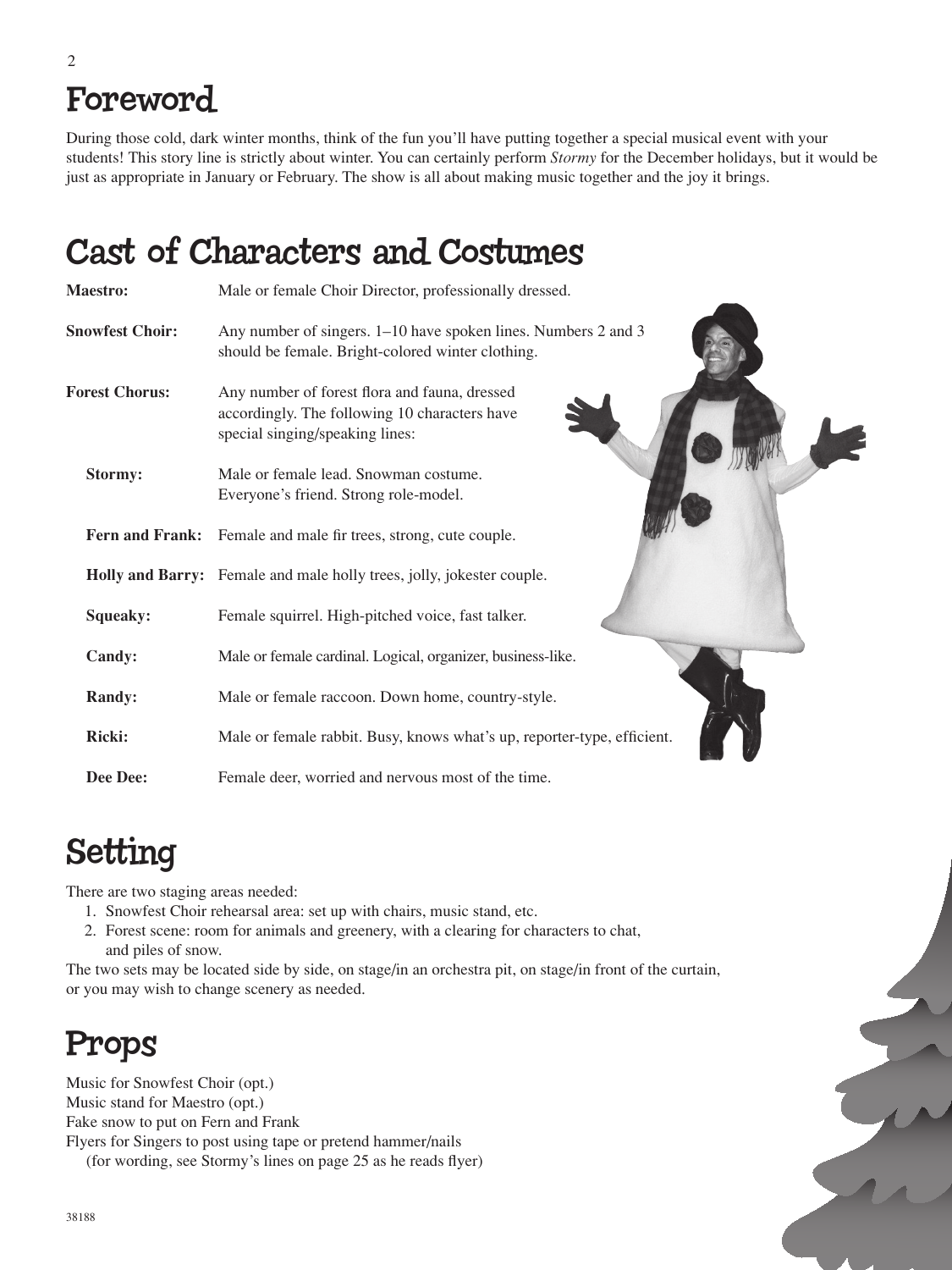### **1. CELEBRATE SNOW!**

*(All)*

*Words and Music by* **SALLY K. ALBRECHT** *and* **JAY ALTHOUSE**

*(During the opening number, cast members enter as they sing. Snowfest Choir participants meet and greet each other in one area, Forest Chorus members in another.)*



**Copyright © 2012 by Alfred Music Publishing Co., Inc. All Rights Reserved. Printed in USA.**

 $\overline{\mathbf{o}}$